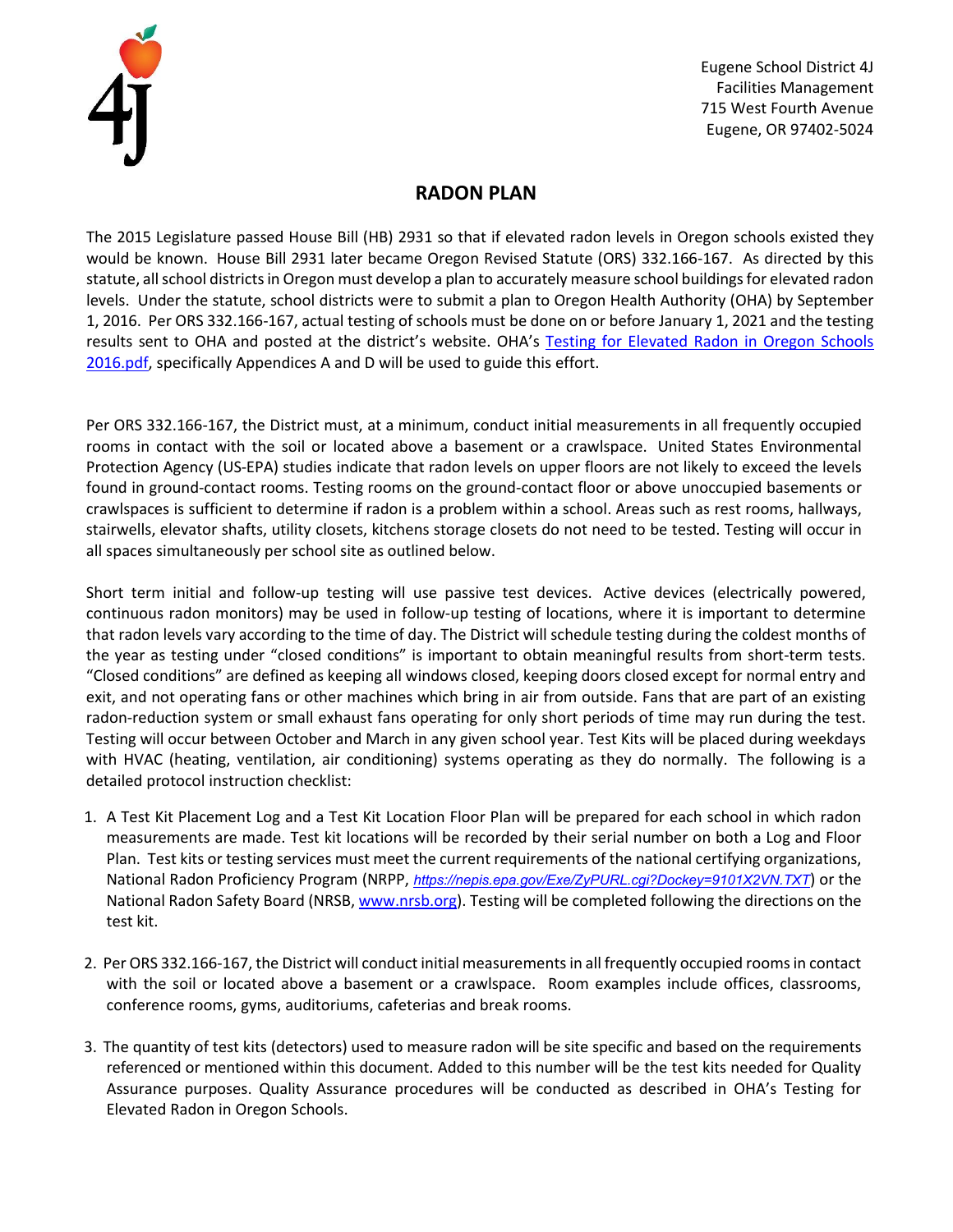

- 4. Testing will occur during the time that students and teachers are normally present (during weekdays).
- 5. Test kit placement:
	- a. Where they are least likely to be disturbed or covered up and may include the teacher's desk or up on a bookshelf, out of the way of students.
	- b. At least three feet from doors and windows to outside or ventilation ducts.
	- c. At least one foot from exterior walls.
	- d. At least 20" to 72" from floor.
	- e. About every 2,000 square feet for large spaces (e.g., a 3500 square foot gymnasium would require two test kits).
	- f. To prevent tampering, kits may be suspended from a wall or ceiling (using string and thumb-tack/tape).
- 6. Test kits will NOT be placed:
	- a. Near drafts resulting from heating, ventilating vents, air conditioning vents, fans, doors, and windows.
	- b. In direct sunlight.
	- c. In areas of high humidity such as bathrooms, kitchens, laundry rooms, etc.
	- d. Where they may be disturbed at any time during the test.
	- e. During structural changes, the renovation of the building's envelope, or modification of the HVAC system.
- 7. Testing with short-term test kits will be used during:
	- a. Closed Conditions: Short-term tests will be made under closed conditions in order to obtain more representative and reproducible results. Open windows and doors permit the movement of outdoor air into a room and the subsequent dilution ofradon gas by outdoor air may produce a reduced measurement.
	- b. Colder Months (October through March): The District will schedule testing during the coldest months of the year. During these months, windows and exterior doors are more likely to be closed. The District will document local weather forecasts prior to placing test kits. The District will not conduct short-term measurements (2-5 days) leading up to forecast severe storms or period of high winds, as defined by the National Weather Service.
	- c. Normal HVAC Operation: Schools will only be tested for radon during periods when the HVAC system is operating as it does normally. Colder months normally result in reduced use of outside air.
- 8. The District will follow the "Interpreting initial results" section of the OHA's "Testing for Elevated Radon in Oregon Schools." See Reference above.
- 9. Follow-up Measurements. Follow-up testing in rooms with initial short-term measurement of 4.0 pCi/L or higher will start within one month after receiving the initial test results or as required conditions meet those outlined above. Follow-up testing will be made in the same location asinitial testing. When conducting followup testing using short-term methods, it will be done in the same conditions as the initial measurement. Follow-up testing using passive short-term test kits will follow the same Quality Assurance procedures and requirements (i.e. percentages of duplicates/blanks/spikes), including quality assurance calculations.
- 10.Report of Results & Distribution. The District will make all test results available to the District's school board; the Oregon Health Authority (to post on its website), and to parents, guardians, students, school employees, school volunteers, administrators and community representatives at the school office, district office or on a website for the school or school district.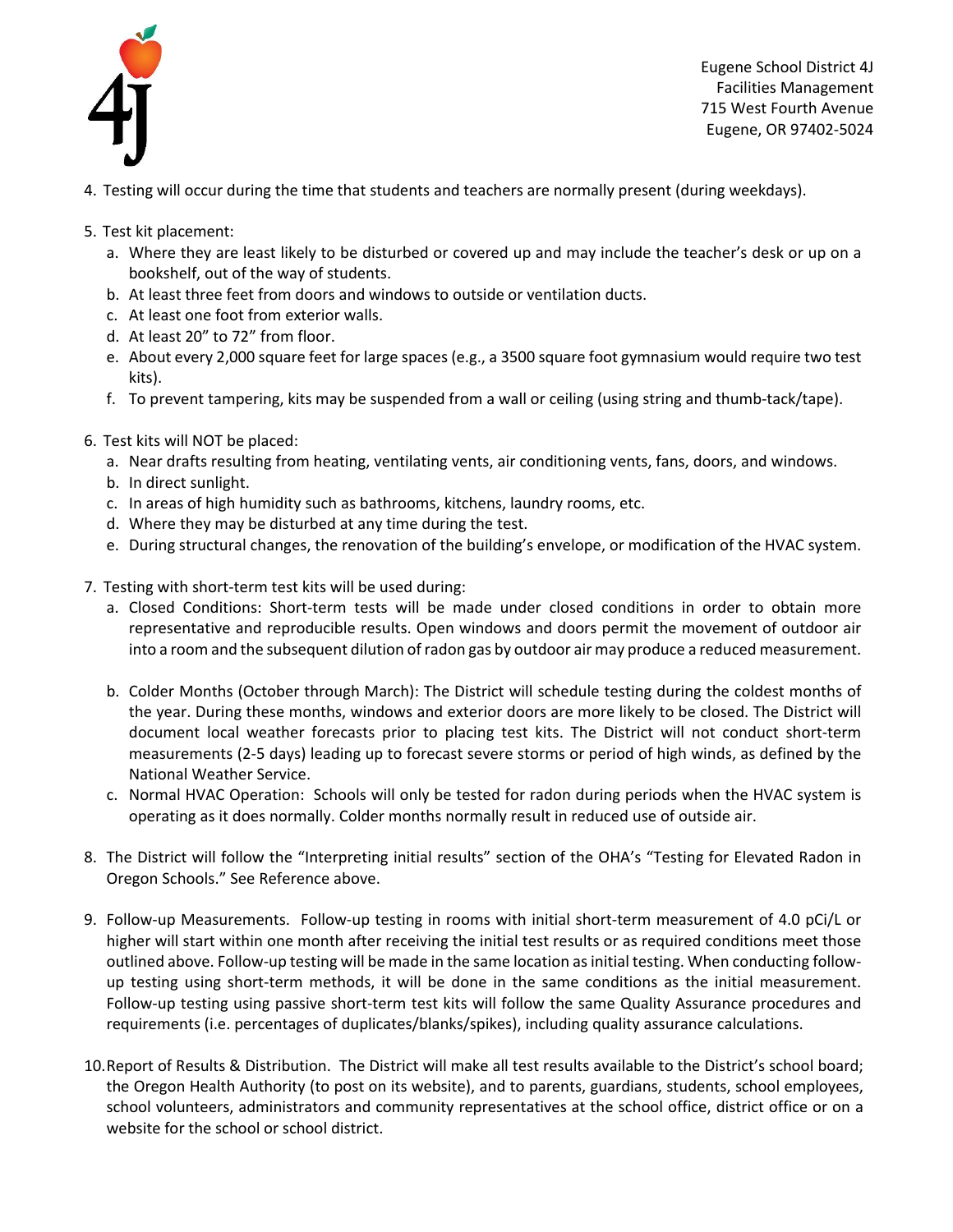

\*\*\*\*\*\*\*\*\*\*\*\*\*\*\*\*\*\*\*\*\*\*\*\*\*\*\*\*\*\*\*\*\*\*\*\*\*\*\*\*\*\*\*\*\*\*\*\*\*\*\*\*\*\*\*\*\*\*\*\*\*\*\*\*\*\*\*\*\*\*\*\*\*\*\*\*\*\*\*\*\*\*\*\*\*\*\*\*\*\*

US EPA, OHA Oregon Radon Awareness Program, and numerous non-governmental groups recommend that the school district take action to reduce the radon level in those rooms where the average of the initial and followup short-term kit results OR the result of the long-term kit used in follow-up is 4.0 pCi/L or more.

Initial testing will be conducted in accordance with ORS 332.166-167 before January 1, 2021. Because buildings age and ground beneath them settles, radon entry may increase due to cracks in the foundation. For that reason, ORS 332.166-167 requires that schools be tested once every 10 years regardless of initial testing results or whether mitigation was done.

Suggested times, for retesting, in addition to that required under ORS 332.166-167, are as follows:

1. Current national guidelines (ANSI/AARST, 2014) recommend that school buildings be re-tested every five years.

2. If radon mitigation measures have been implemented in a school, retest these systems as a periodic check to ensure that the radon mitigation measures are working. EPA does not provide a specific interval, but OHA recommends that schools with radon mitigation measures retest every 5 years.

3. Retest after major renovationsto the structure of a school building or after major alterationsto a school's HVAC system. These renovations and alterations may increase radon levels within a school building.

4. If major renovations to the structure of a school building or major alterations to a school's HVAC system are planned, retest the school before initiating the renovation. If elevated radon is present, radon-resistant techniques may be included as part of the renovation.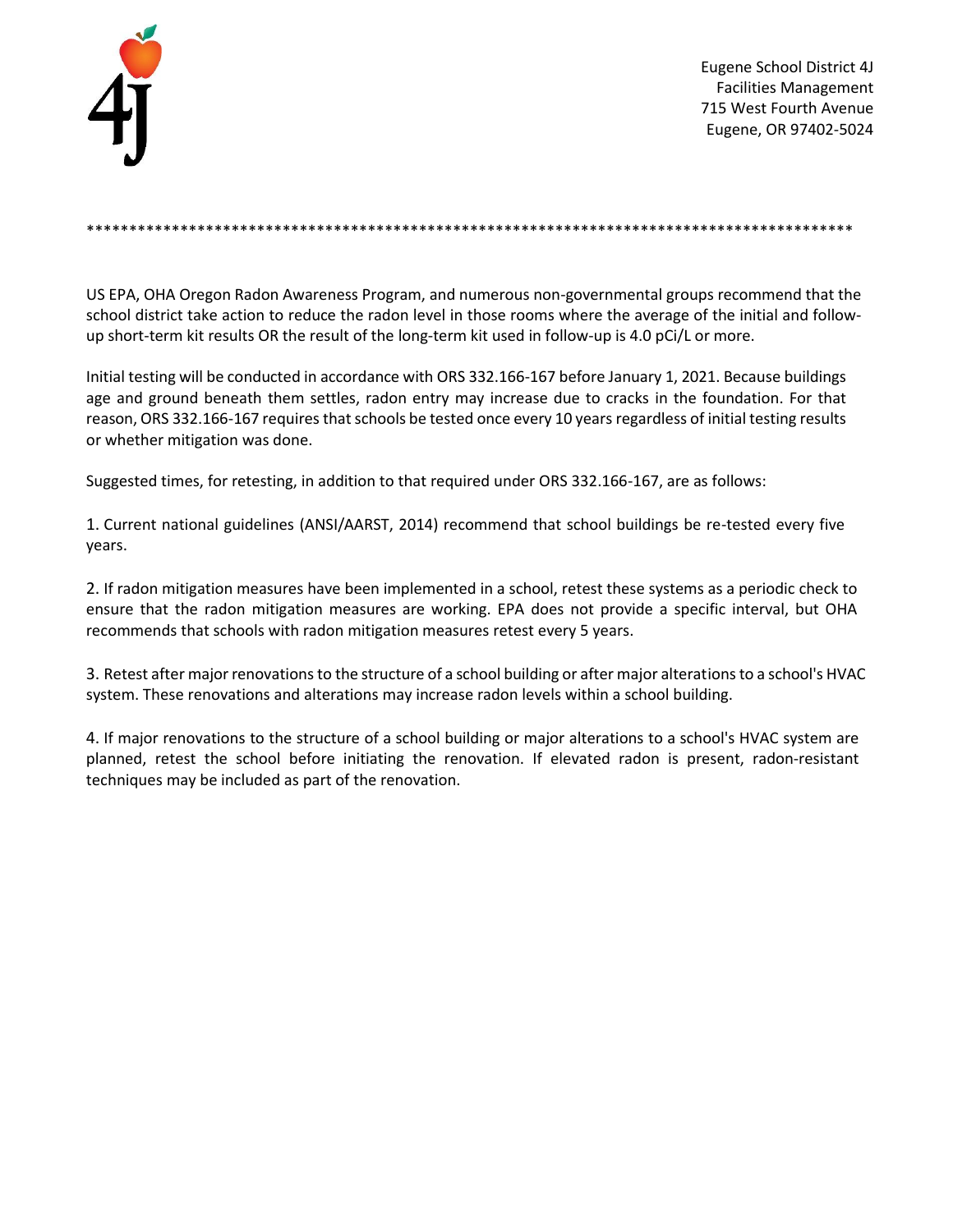

**Radon -** A gaseous radioactive decay product of radium.

**Blanks -** Measurements made by analyzing unexposed (closed) detectors that accompanied exposed detectors to the field. The Districts use of blanks is to assess any change in analysis result caused by exposure other than in the environment to be measured. Background levels may be due to leakage of radon into the detector, detector response to gamma radiation, or other causes.

**Closed-Building Conditions** - Means keeping all windows closed, keeping doors closed except for normal entry and exit, and not operating fans or other machines which bring in air from outside. Fans that are part of an existing radon-reduction system or small exhaust fans operating for only short periods of time may run during the test.

**Duplicates -** Duplicate measurements provide a check on the precision of the measurement result and allow the District to estimate the relative precision. Large precision errors may be caused by detector manufacture or improper data transcription or handling by suppliers, laboratories, or technicians performing placements. The precision of duplicate measurements are monitored and recorded as quality records.

**Spikes** – Measurements used to assess the accuracy of a lab analysis and/or how accurately detectors supplied by a laboratory (i.e. test kit manufacturer) measure radon. "Spikes" are test kits that have been exposed to a known concentration of radon in a chamber approved by the National Radon Proficiency Program (NRPP) or National Radon Safety Board (NRSB). The process for completing this aspect of a radon measurement effort's Quality Assurance/Quality Control plan is laid out in the Radon Test Placement Strategy and Protocol Checklist below.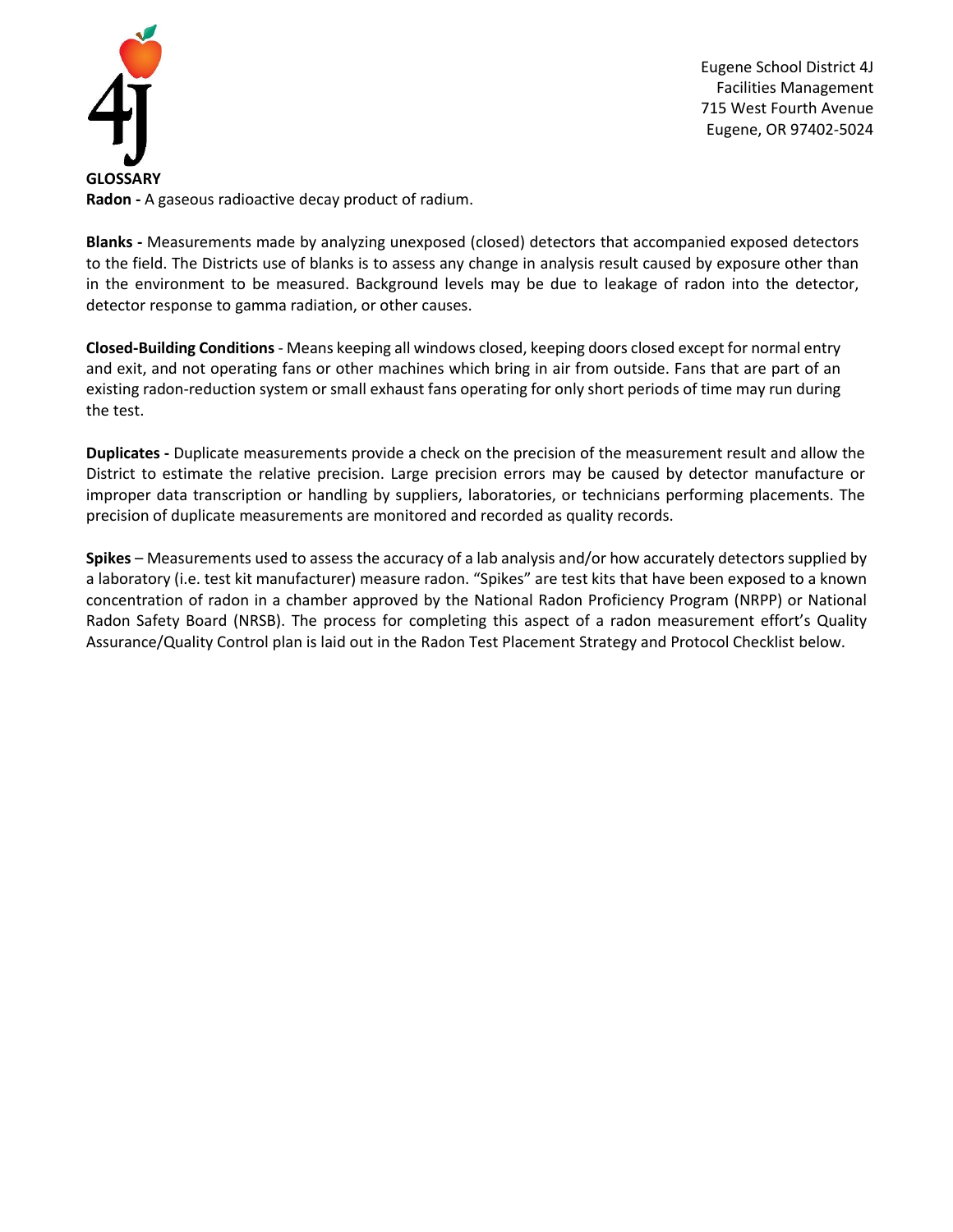

## **Appendix A: Test Kit Placement Guide**

Once the number of test kits is determined, they will be placed in the frequently-occupied rooms as documented in the Testing for Elevated Radon in Oregon Schools.

- a. Be sure to check these items before placing the radon test kits:
- $\Box$  Closed building conditions have been maintained in the building for 12 hours.
- $\Box$  HVAC system is operating as it normally would when students and faculty are present.
- $\Box$  Testing is being done during a time that students and faculty are present.

b. As detectors are placed in the rooms, thorough and accurate data needs to be recorded on the device log and floor plan. Protocol for all test kits include the following:

- $\Box$  in a location where it will be undisturbed
- $\Box$  out of direct sunlight
- $\Box$  three feet from all doors and windows
- $\Box$  four inches from all other objects
- $\Box$  at least 1 foot from all exterior walls
- $\Box$  at least 20 inches to 6 feet from the floor
- $\Box$  out of direct air flow from vents
- $\Box$  four feet from heat source

To protocol above, School Measurement Teams in other states simply place the test kit on the teacher's desk or up (out of the way of students) on a bookshelf.

c. Specific protocol for duplicate measurements. If the test kit you are placing is duplicate measurement also be sure to:

 $\Box$  Placed duplicate (side-by-side) test kit 4-5 inches away from test kit for that room.

d. Specific protocol for blank measurements. If the test kit you are placing is a blank measurement, also be sure to:

- $\Box$  Unwrap blanks, open, but then immediately close and reseal them.
- $\Box$  Place the test kit next to the detector kit(s) for the room 4-5 inches away.
- e. Specific protocol for spiked test kits:
- $\Box$  Arrange for the spiked test kits to arrive back from the Certified Performance Test Chamber to the School Measurement Team as close to the day that kits are retrieved from the school as possible. [See *Quality Assurance Procedures for a School Radon Measurement Progra*m in OHA's "Testing for Elevated Radon in Oregon Schools."]
- f. Testing Period:

Test kits will be left out a minimum of 48 hours, but will not exceed seven days. The district will follow the test kit manufacturer's instructions for placement timeframes.

Once the testing period has ended, all test kits placed (detectors, duplicates, & blanks) will be retrieved. This will be done on the same date, completing the data sheet when retrieving detectors.